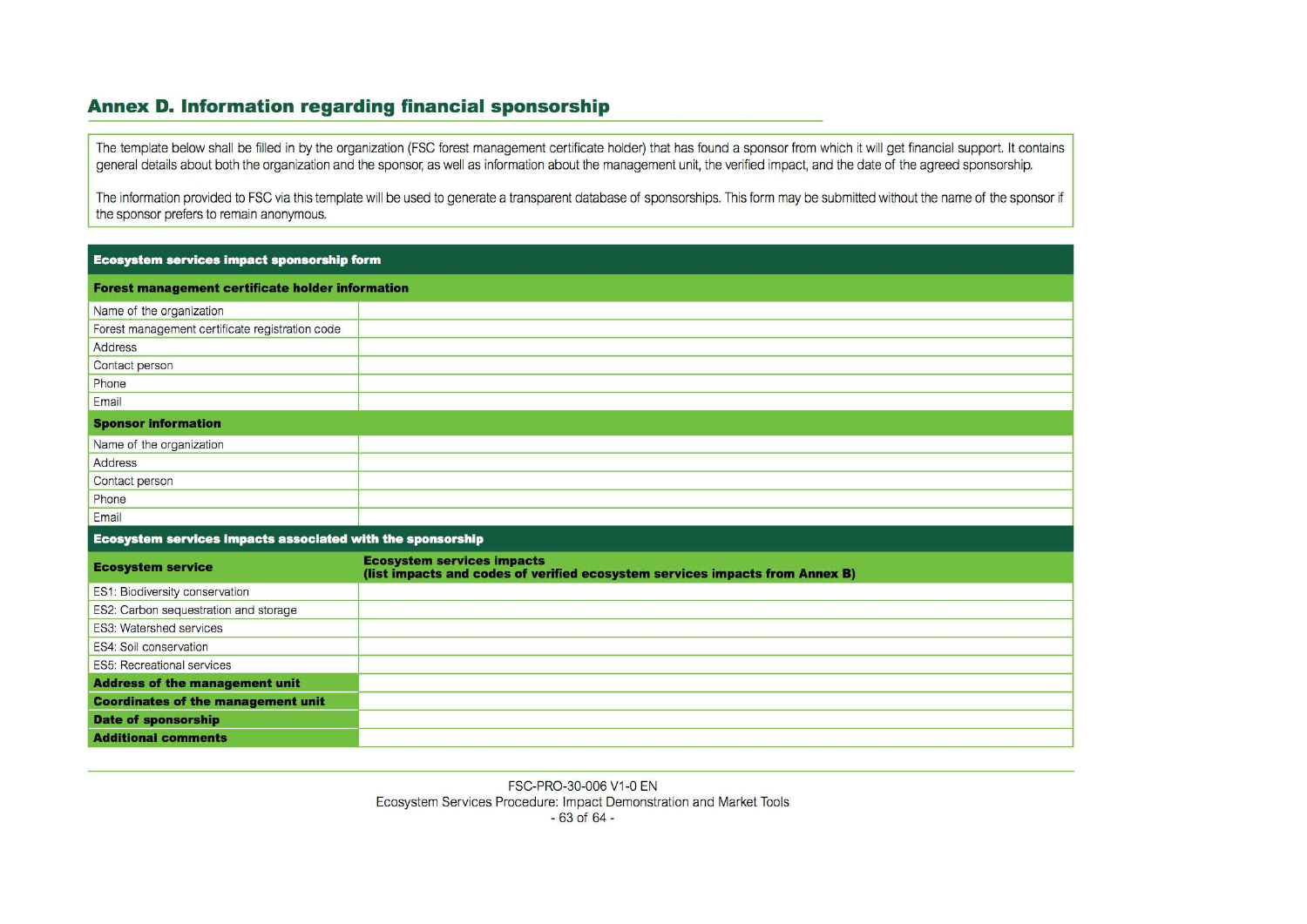|                 | FM Certificate Holder Information        |                                                                                   |                                  |                                                          |                                                                                             | <b>Sponsor information</b>                                                                       |                     |            |                                                                                                                  | Ecosystem services impacts associated with the sponsorship |                                      |                                                        |                                                                                                                           |                                                                                                                                                                                                                                                                                                                                                                                                                                                                                                                                                                                                                                            |                                            | <b>ES1: BIODIVERSITY CONSERVATION</b> |                                                   | <b>STORAGE</b>                                |              | ES2: CARBON SEQUESTRATION AND ES3: WATERSHED SERVICES ES4: SOIL CONSERVATION ES5: RECREATIONAL SERVICES |                                                                       |                         |                                                          |              |
|-----------------|------------------------------------------|-----------------------------------------------------------------------------------|----------------------------------|----------------------------------------------------------|---------------------------------------------------------------------------------------------|--------------------------------------------------------------------------------------------------|---------------------|------------|------------------------------------------------------------------------------------------------------------------|------------------------------------------------------------|--------------------------------------|--------------------------------------------------------|---------------------------------------------------------------------------------------------------------------------------|--------------------------------------------------------------------------------------------------------------------------------------------------------------------------------------------------------------------------------------------------------------------------------------------------------------------------------------------------------------------------------------------------------------------------------------------------------------------------------------------------------------------------------------------------------------------------------------------------------------------------------------------|--------------------------------------------|---------------------------------------|---------------------------------------------------|-----------------------------------------------|--------------|---------------------------------------------------------------------------------------------------------|-----------------------------------------------------------------------|-------------------------|----------------------------------------------------------|--------------|
|                 |                                          | <b>Address</b>                                                                    |                                  |                                                          | Name of the orga                                                                            |                                                                                                  | Contact<br>person   | Phone      |                                                                                                                  | Name of the                                                |                                      |                                                        | Address of the Coordinates of the Date of sponsorship Positive impacts last Additional comments<br>FMU (municipality) FMU |                                                                                                                                                                                                                                                                                                                                                                                                                                                                                                                                                                                                                                            | Impact                                     | <b>Holt of</b><br>Quantity            |                                                   | Quantity                                      |              | Unit of Impact Quantity                                                                                 | Unit of <b>Impact</b>                                                 | Quantity Unit of Impact |                                                          | Quantity Unk |
|                 | ICILA-FM/COC-                            | WaldPlus srl Lucio<br>Via Penegal 9 Brotto<br>39100 Bolzan                        | +39 331<br>5674189               | lucio.brotto@etifor.c All Spa                            |                                                                                             | Via Olanda, 2, -<br>35127 Padova                                                                 | Raffaela<br>Bendi   |            | +39 049 8692211 raffaella.bendi@alispa.com                                                                       | Molina                                                     | Carmignano di                        | 45.62727.11.71865                                      | 01/10/2017                                                                                                                | 5 Support the planting of 1300 news trees for the<br>creation of a natural conservation forest in an area                                                                                                                                                                                                                                                                                                                                                                                                                                                                                                                                  | ES1.1:<br>Restoration of<br>natural forest | 1.20 ha                               |                                                   | ES2.2: Restoration of<br>forest carbon stocks | 237.69 tCO2  |                                                                                                         |                                                                       |                         |                                                          |              |
|                 | ICILA-FM/COC-                            | WaldPlus srl Lucio<br>Via Penegal 9 Brotto<br>39100 Bob                           | $+39.331$<br>5674189             | lucio.brotto@etifor.c All Spa                            |                                                                                             | Via Olanda, 2,<br>35127 Padova                                                                   | Raffaela<br>Bendi   |            | +39 049 8692211 raffaelia.bendi@alispa.com                                                                       |                                                            |                                      | 45.45534, 11.82866                                     | 01/10/2017                                                                                                                | previously used for agriculture.<br>5 Support the planting of 1000 news trees for the<br>creation of a natural conservation forest in an area                                                                                                                                                                                                                                                                                                                                                                                                                                                                                              | ES1.1:<br>natural forest                   | 1,20 ha                               |                                                   | ES2.2: Restoration of<br>forest carbon stocks | 237,69 tCO2  |                                                                                                         |                                                                       |                         |                                                          |              |
|                 | ICILA-FM/COC-                            | WaldPlus srl Lucio<br>Via Penegal 9 Brotto<br>39100 Bolzano                       | +39 331<br>5674189               | lucio.brotto@etifor.c All Spa                            |                                                                                             | Via Olanda, 2, -<br>35127 Padova                                                                 |                     |            | +39 049 8692211 raffaella.bendi@alispa.com                                                                       |                                                            |                                      | San Donà di Piave 45.63552, 12.59859                   | 01/01/2017                                                                                                                | previously used for agriculture.<br>30 Support the planting, maintenance (10 years), income<br>loss (30 years), grand opening and informative panels. Restoration of<br>for 2000 news trees for the creation of a natural<br>conservation forest in an area previously used                                                                                                                                                                                                                                                                                                                                                                |                                            | 3,18 ha                               | ES2 2: Restoration                                | forest carbon stocks                          | 629,89 tCO2  |                                                                                                         | $\textsf{ES4.3}\textsf{:}$<br>Reduction of<br>soil erosion<br>through | 1,259 t/year            |                                                          |              |
| <b>WaldPlus</b> | ICILA-FM/COC-                            | WaldPlus of Lucio<br>Viatricis sil Lucio<br>Via Penegal 9 Brotto<br>39100 Bolzano | $+39.331$<br>5674189             | lucio.brotto@etifor.c Alta Badia Brand                   |                                                                                             | Villa 39036                                                                                      |                     |            | Str. Planmurin 5, La Silvia Crepaz +39 0471095895 silvia crepaz@altabadia.org                                    | Corvara Alta Badi Corvara                                  |                                      | 46.537346.11.879759                                    | 01/06/2021                                                                                                                | agriculture.<br>10 Ala Badia Brand is using the MARC approach<br>(Measure Avel Risk Communicably bogarize<br>Climate Positive events. The company calculate and<br>reducted all the impacts associated with the 2021<br>measure summer events: The Librou                                                                                                                                                                                                                                                                                                                                                                                  |                                            |                                       | ES2 1: Conservation<br>forest carbon              |                                               | 22.00.1002   |                                                                                                         | reforestatio                                                          |                         |                                                          |              |
|                 | ICILA-FM/COC-                            | WaldPlus srl Lucio<br>Via Penegal 9 Brotto<br>39100 Bob                           | $+39.331$<br>5674189             |                                                          | tucio brotto@etifor.c Barilla G. e R. Fratelli S.p.A                                        |                                                                                                  |                     |            | Via Mantova 166 - AzzeroCO2, +39 06 489 009 info@azzeroco2.it<br>43122 Parma Italy Elena Piazza 48               |                                                            |                                      | Sentiero ArteNatu Borgo Valsugana 46.004895, 11.390611 | 30/07/2020                                                                                                                | 5 The company is supporting the restoration of a forest ES1.1:<br>damaged by the Storm Vaia by supporting the<br>clearing, natural regeneration and the planting of new natural forest<br>these. The project is part of the "Boschi di<br>GranCereale" prole                                                                                                                                                                                                                                                                                                                                                                               | th notte                                   | 2,00 ha                               |                                                   | ES2.2: Restoration of<br>forest carbon stocks | 396,16 tCO2  |                                                                                                         |                                                                       |                         |                                                          |              |
| <b>NaidPlus</b> | ICILA-FM/COC-<br>004076                  | WaldPlus srl Lucio<br>Via Penegal 9 Brotto<br>39100 Bolza                         | +39 331<br>5674189               | lucio.brotto@etifor.c Birra Ingross s.r.l.               |                                                                                             | 36056 Belvedere di<br>Tezze sul Brenta<br>(VI)                                                   |                     |            | Via Sole 64/A - Dario Toso +39 0424561000 amministrazione@birraingross.it                                        | Limite                                                     |                                      | Carmignano di 45.66161, 11.68495                       | 01/01/2013                                                                                                                | 5 Support the creation of a new conservation forest in an ES1.1:<br>area previously used for agriculture supporting the Restoration of tool square meters of new forest natural forest<br>dedicated to water table restoration                                                                                                                                                                                                                                                                                                                                                                                                             | ation of<br>cover                          | $0,10$ ha                             |                                                   |                                               |              |                                                                                                         |                                                                       |                         |                                                          |              |
| ValdPlus        | ICILA-FM/COC-                            | WaldPlus srl Lucio<br>Via Penegal 9 Brotto<br>39100 Bolzano                       | +39 331<br>5674189               |                                                          | lucio.brotto@etifor.c Bulgarelli Production S.r.L                                           | Via Isaac Newton 5<br>41012 Carpi (MO) -<br><b>ITALY</b>                                         |                     |            | ion 5 Davide Aleotti 059 685056 certificazioni@bulgareliproduction.com Bosco Tombal Enego (VI)                   |                                                            |                                      | 45.945800, 11.684168                                   | 27/10/2020                                                                                                                | 5 The company is using the ETIFOR's MARC approach ES1.1:<br>(Measure Avoid Risk Communicate) and carried on Restoration of<br>the Carbon Footpring of Organization. The company natural forest<br>calculate al the impacts ass<br>ciated with production and cover<br>disposal of its products. The company is supporting<br>the cleaning of damaged forests by 2018 VAIA stor<br>and is supporting the reforestation and tree planting of<br>400 trees to generate positive CO2 impacts to be<br>associated with the company carbon positive targets<br>for 2020                                                                          |                                            | 0,27                                  |                                                   | ES2.2: Restoration of<br>forest carbon stocks | 52,82 tCO2   |                                                                                                         |                                                                       |                         |                                                          |              |
|                 | ICILA-FM/COC-                            | WaldPlus srl Lucio<br>Via Penegal 9 Brotto<br>39100 Bolzano                       | +39 331<br>5674 189              |                                                          | lucio.brotto@etifor.c Butterfield and Robinson                                              | 70 Bond St.<br>Toronto ON<br>CANADA M5B 1X3                                                      | Christine<br>Tucker |            | +39339 1958 091 christine.tucker@butterfield.com Corvara Alta Badi Corvara                                       |                                                            |                                      | 46.537346, 11.879759                                   | 01/10/2021                                                                                                                | 10 Butterfield and Robinson is supporting the cleaning of<br>damaged forests by 2018 VAIA storm and is<br>supporting the creation of a new food forest path to<br>generate positive CO2 impacts.                                                                                                                                                                                                                                                                                                                                                                                                                                           |                                            |                                       |                                                   | ES2.1: Conservation<br>of forest carbon       | 100,00 tCO2  |                                                                                                         |                                                                       |                         |                                                          |              |
| <b>NaldPlus</b> | ICILA-FM/COC-<br>004076                  | WaldPlus srl Lucio<br>Via Penegal 9 Brotto<br>39100 Bolzano                       | +39 331<br>5674189               |                                                          | lucio.brotto@etifor.c Comune di Carmignano di<br>Brenta                                     | 35010 Carmignano Bolis<br>di Brenta (PD) -                                                       |                     |            | Piazza Marconi, 1 - Alessandro +39 0499430355 info@comune.camignanodibrenta.pd.it Limite                         |                                                            | Carmignano di                        | 45.66161, 11.68495                                     | 01/01/2013                                                                                                                | 10 Supporting the creation of a forest to involve schools<br>and local communities in recreational and educational<br>activities. This is a 10 years contract 2013-2022.                                                                                                                                                                                                                                                                                                                                                                                                                                                                   |                                            |                                       |                                                   |                                               |              |                                                                                                         |                                                                       |                         | ES5.2:<br>Restoration                                    | 2,35 ha      |
|                 | ICILA-FM/COC-<br>004076                  | WaldPlus srl Lucio<br>Via Penegal 9 Brotto<br>39100 Bolzan                        | +39 331<br>5674189               | cm <sup>2</sup>                                          | lucio.brotto@etifor.c Consorzio di Bonifica Brenta                                          | Italia<br>Riva IV novembre, Niceforo<br>15 - 35013<br>Cittadella (PD)                            | Umberto             |            | +39 0495970822 direzione@consorziobrenta.it                                                                      | Limite                                                     | Carmignano di                        | 45.66161, 11.68495                                     | 01/01/2013                                                                                                                | 10 Support the water table rechargement service and<br>ordinary maintenance of water recharment channels<br>inside forests for the years 2013-2018 in un'area di 2,6<br>ettari                                                                                                                                                                                                                                                                                                                                                                                                                                                             |                                            |                                       |                                                   |                                               |              | ES3.4:<br>6.782.387,04 m3<br>of the<br>capacity of                                                      |                                                                       |                         | enhancement                                              |              |
| <b>NaidPlus</b> | ICILA-FM/COC-<br>004076                  | WaldPlus srl<br>Via Penegal 9 Brotto<br>39100 Bolzano                             | +39 331<br>5674189               |                                                          | lucio.brotto@etifor.c E.ON ENERGIA S.P.A.                                                   | 20124 Milano                                                                                     | Elena Plazza 48     |            | Via A. Vespucci 2, AzzeroCO2, +39 06 489 009 info@azzeroco2.it                                                   | Saliceti di Calvato Calvatone                              |                                      | 45.141718, 10.481362                                   | 01/01/2019                                                                                                                | 5 Support the planting of 3000 news trees for the<br>creation of a natural conservation forest in an area<br>previously abandoned near the river Oglio in Lombardy<br>(Milan area) inside the Regional Park Oglio Sud                                                                                                                                                                                                                                                                                                                                                                                                                      |                                            |                                       |                                                   |                                               |              |                                                                                                         |                                                                       |                         | ES5.2:<br>Restoration<br>or<br>erhancemen<br>of areas of | 3.08 ha      |
|                 | ICILA-FM/COC-                            | WaldPlus srl Lucio<br>Via Penegal 9 Brotto<br>39100 Bolzano                       | $+39.331$<br>5674189             |                                                          | lucio.brotto@etifor.c E.ON ENERGIA S.P.A.                                                   | Via A. Vespuosi 2, Azzero CO2, +39 06 489 009 info@azzer<br>20124 Milano       Elena Plazza   48 |                     |            | oco2.it                                                                                                          |                                                            | 30H del Sagittario San Michele al    | 45.64154, 13.04873                                     | 01/10/2017                                                                                                                | 5 Support the enrichments planting of a natural<br>conservation forest with 3000 new trees planted                                                                                                                                                                                                                                                                                                                                                                                                                                                                                                                                         | ES11:<br>Restoration of                    | 4.00 ha                               |                                                   |                                               |              |                                                                                                         |                                                                       |                         |                                                          |              |
|                 | ICILA-FM/COC-<br>004076                  | WaldPlus srl<br>Via Penegal 9 Brotto<br>39100 Bolzano                             | +39 331<br>5674189               |                                                          | lucio.brotto@etifor.c E.ON ENERGIA S.P.A.                                                   |                                                                                                  |                     |            | Via A. Vespuosi 2, Azzero CO2, +39 06 489 009 info@azzeroco2.it<br>20124 Milano Elena Plazza 48                  | C2/2 Baseleghe                                             | San Michele al<br>Tagliamento        | 45.63865, 13.03125                                     | 01/10/2017                                                                                                                | 5 Support the enrichments planting of a natural<br>conservation forest with 1500 new trees planted                                                                                                                                                                                                                                                                                                                                                                                                                                                                                                                                         | ES1.1:<br>Restor<br>natural forest         | 2,30 ha                               |                                                   |                                               |              |                                                                                                         |                                                                       |                         |                                                          |              |
|                 | ICILA-FM/COC-                            | WaldPlus sit Lucio<br>Via Penegal 9 Brotto<br>39100 Bolzano                       | $+39.331$<br>5674189             |                                                          | lucio.brotto@etifor.c E.ON ENERGIA S.P.A.                                                   |                                                                                                  |                     |            | Via A. Vespuori 2, Azzero CO2, +39 06 489 009 info@azzeroco2.it<br>20124 Milano     Elena Piazza   48            | Trieste                                                    | San Stino di                         | 45.72332, 12.69267                                     | 01/10/2017                                                                                                                | 5 Support the planting of 2000 news trees for the<br>creation of a natural conservation forest in an area<br>previously used for agriculture.                                                                                                                                                                                                                                                                                                                                                                                                                                                                                              | ES11:<br>Restoration<br>natural forest     | 1.03 ha                               |                                                   |                                               |              |                                                                                                         |                                                                       |                         |                                                          |              |
| <b>NaldPlus</b> | ICILA-FM/COC-<br>004076<br>ICILA-FM/COC- | WaldPlus srl Lucio<br>Via Penegal 9 Brotto<br>39100 Bolzano                       | $+39331$<br>5674189<br>$+39.331$ |                                                          | lucio.brotto@etifor.c E.ON ENERGIA S.P.A.                                                   |                                                                                                  |                     |            | Via A. Vespucci 2, Azzero CO2, +39 05 489 009 info@azzeroco2.it<br>20124 Milano Elena Plazza 48                  | Triestina<br>Viola2                                        | San Stino di<br>Livenza<br>Concordia | 45.71554, 12.69215<br>45.69756, 12.87818               | 01/10/2017<br>01/01/2017                                                                                                  | 5 Support the planting of 1500 news trees for the<br>creation of a natural conservation forest in an area<br>previously used for agriculture.                                                                                                                                                                                                                                                                                                                                                                                                                                                                                              | ES1.1:<br>Restoration of<br>natural forest | 1,38 ha<br>3.00 ha                    |                                                   |                                               |              |                                                                                                         |                                                                       |                         |                                                          |              |
|                 |                                          | WaldPlus srl<br>Via Penegal 9 Brotto<br>39100 Bolzano                             | 5674189                          |                                                          | lucio.brotto@etifor.c E.ON ENERGIA S.P.A.                                                   | Via A. Vespuod 2, Azzero CO2, +39 06 489 009 info@azze<br>20124 Milano Elena Piazza 48           |                     |            |                                                                                                                  |                                                            |                                      |                                                        |                                                                                                                           | 5 Support the planting of 5000 news trees for the $E(51.11)$<br>creation of a natural contenentation forest in an area Restoration can be<br>previously used for agriculture. The reforestation is a natural forest<br>mix broadleaved                                                                                                                                                                                                                                                                                                                                                                                                     |                                            |                                       |                                                   |                                               |              |                                                                                                         |                                                                       |                         |                                                          |              |
| WaldPlus        | ICILA-FM/COC-<br>004076                  | WaldPlus srl Lucio<br>Via Penegal 9 Brotto<br>39100 Bolzano                       | +39 331<br>5674189               | <b>Loin brotto@etifor.c HP Italia SRL</b><br>$rac{1}{2}$ |                                                                                             | Via L. Da Vinci 5 - Elena<br>35040 Sant'Elena Meneghetti<br>PD - Italy                           |                     |            | +39 0429 773771 elena meneghetti@hpitalia.com                                                                    | Boschi Bandiziol e San Stino di                            |                                      | 45.75647, 12.69788                                     | 30/07/2020                                                                                                                | 10 The company is supporting the improvement of the<br>forest by taking care of 200 trees corresponding to an<br>area of 0,4 ha                                                                                                                                                                                                                                                                                                                                                                                                                                                                                                            |                                            |                                       | ES2.1: Conservation<br>of forest carbon<br>stocks |                                               | 129,24 tCO2  |                                                                                                         |                                                                       |                         |                                                          |              |
| WaldPlus        | ICILA-FM/COC-<br>ICI A-FMCOC             | WaldPlus srl Lucio<br>Via Penegal 9 Brotto<br>39100 Bolzano                       | +39 331<br>5674189<br>$+39.331$  |                                                          | lucio.brotto@etifor.c IKEA Italia Retail S.r.I<br>lucio.brotto@etifor.c INDUSTRIA CONCIARIA | Carugate (MI),<br>208 n. 3                                                                       |                     |            | e (MI),            Azzero CO2,     +39 06 489 009        info@azzeroco2.it<br>Provinciale     Elena Plazza    48 | di Via dei Pioppi Eraclea                                  |                                      | 45.5482, 12.74946                                      | 01/10/2018<br>01/01/2013                                                                                                  | 5 Support the enrichments planting of a natural<br>conservation forest with 2000 new trees planted                                                                                                                                                                                                                                                                                                                                                                                                                                                                                                                                         | ES1.1:<br>natural forest                   | $3,00$ ha<br>0.10 ha                  |                                                   |                                               |              |                                                                                                         |                                                                       |                         |                                                          |              |
|                 | 004076                                   | WaldPlus srl Lucio<br>Via Penegal 9 Brotto<br>39100 Bolza                         | 5674189                          |                                                          | EUROPA S.P.A.                                                                               | 35056 Tezze sul<br>Brenta (VI) - Italy                                                           |                     |            | Viale Brenta, 117 - Antonio Forlin +39 0424539150 info@iceleatherspa.com                                         |                                                            |                                      | 45.66161, 11.68495                                     |                                                                                                                           | 5 Support the creation of a new conservation forest in an ES1.1:<br>area previously used for agriculture supporting the Restorat<br>creation of 1000 square meters of new forest matural red<br>delicated to water table restoration                                                                                                                                                                                                                                                                                                                                                                                                       | natural forest<br>cover                    |                                       |                                                   |                                               |              |                                                                                                         |                                                                       |                         |                                                          |              |
|                 | <b>ICILA-FM/COC-</b><br>04076            | WaldPlus sit Lucio<br>viaurius sil<br>Via Penegal 9<br>39100 Bolzano              | $+39.331$<br>5674189             |                                                          | lucio.brotto@etifor.c Latterie Vicentine S.C.A.                                             | via s. Benedetto<br>19, 36050<br>Bressanvido<br>(Vicenza)                                        |                     | $+39,0444$ | info@latterievicentine.it                                                                                        | Limite                                                     |                                      | Carmignano di Bren 45.66161, 11.68495                  | 01/01/2013                                                                                                                | $\begin{tabular}{l} 5 \text{ Support the creation of a new corresponding function} \begin{tabular}{l} 5 \text{ Supporting the} \end{tabular} \end{tabular} \begin{tabular}{l} 5 \text{ supporting the} \end{tabular} \begin{tabular}{l} 5 \text{ wording of right} \end{tabular} \end{tabular} \begin{tabular}{l} 6 \text{ void of right} \end{tabular} \begin{tabular}{l} 6 \text{ void of right} \end{tabular} \end{tabular} \begin{tabular}{l} 6 \text{ void of right} \end{tabular} \end{tabular} \begin{tabular}{l} 6 \text{ void of right} \end{tabular} \end{tabular} \begin{tabular}{$                                             |                                            | $0,10$ ha                             |                                                   |                                               |              |                                                                                                         |                                                                       |                         |                                                          |              |
|                 | ICILA-FMCOC-                             | WaldPlus srl Lucio<br>Via Penegal 9 Brotto<br>39100 Bolzano                       | +39 331<br>5674189               | lucio.brotto@etifor.c Levico SpA                         |                                                                                             | P.le Stazione, 6 -<br>38056 Levico<br>Terme (TN)                                                 |                     |            | +39 0461702311 info@levicoacque.i                                                                                |                                                            |                                      | Corso Ausugum, 55 46.002163, 11.367881                 | 30/11/2020                                                                                                                | 10 The company is using the ETIFOR's MARC approach<br>(Measure Avoid Risk Communicate) and carried cent<br>the Lyfe Cycle Assessment and EPD (Environemental<br>Products Delantion) for all water bottles format. The<br>company calculate<br>is supporting the cleaning, thinning, enrichment planting<br>and erosion control of 9,29 hectares of this forest that<br>has been abandoned for the last 40 years to generate<br>positive CO2 impacts to be asso<br>iated with the<br>company carbon positive targets for 2020                                                                                                               |                                            |                                       | ES2.1: Conservation<br>of forest carbon<br>stocks |                                               | 3001,65 tCO2 |                                                                                                         |                                                                       |                         |                                                          |              |
|                 | ICILA-FM/COC-<br>004076                  | WaldPlus srl Lucio<br>Via Penegal 9 Brotto<br>39100 Bolzano                       | +39 331<br>5674189               | lucio.brotto@etifor.c Levico Sp/                         |                                                                                             | P.le Stazione, 6 - Mauro<br>38056 Levico<br>Terme (TN)                                           | Franzoni            |            | +39 0461702311 info@levicoacque.it                                                                               |                                                            |                                      | Gesamt Hochwald Meltina (Molten) 46.60333, 11.26555    | 04/10/2019                                                                                                                | 10 The company is using the ETIFOR's MARC approach<br>(Measure Avoid Risk Communicate) and carried on<br>the Lyfe Cycle Assessment and EPD (Environement<br>Products Delaration) for all water bottles format. The<br>company calculate al the impacts associated with<br>production and disposal of its products. The company<br>is supporting the cleaning, thinning, enrichment plantin<br>and erosion control of 3.67 hed<br>s of this forest that<br>has been abandoned for the last 40 years to generate<br>positive CO2 impacts to be associated with the<br>company carbon positive targets for 2019                               |                                            |                                       | ES2.1: Conservation<br>of forest carbon<br>stocks |                                               | 1185,80 tCO2 |                                                                                                         |                                                                       |                         |                                                          |              |
|                 | ICI A-FMCOC                              | WaldPlus of Lucio<br>Via Penegal 9 Brotto                                         | $+39.331$<br>5674189             | Licio.brotto@etifor.c Levico SpA                         |                                                                                             | P.le Stazione, 6 - Mauro<br>Pue deacrone,<br>38056 Levico<br>Terme (TN)                          |                     |            | +39 0461702311 info@levicoacque.it                                                                               |                                                            |                                      |                                                        | 04/10/2019                                                                                                                | 10 The company is using the ETIFOR's MARC approach<br>(Measure Avoid Risk Communicate) and carried on<br>we consider Avoid Risk Communicate) and cantrid approach<br>the Lyfe Cycle Assessment and EPD (Environmental<br>Products Delaration) for all wake hottles format. The<br>company calculate all the impacts associated with<br>products of<br>conduction and disposal of its products. The company<br>production and disposal of its products. The company<br>is supporting the dearing, thinning, emichment planting<br>has been abandoned for the last 40 years to generate<br>positiv<br>ompany carbon nositive tamets for 2019 |                                            |                                       | ES2 1: Conservation<br>of forest carbon<br>stocks |                                               | 458,81 tCO2  |                                                                                                         |                                                                       |                         |                                                          |              |